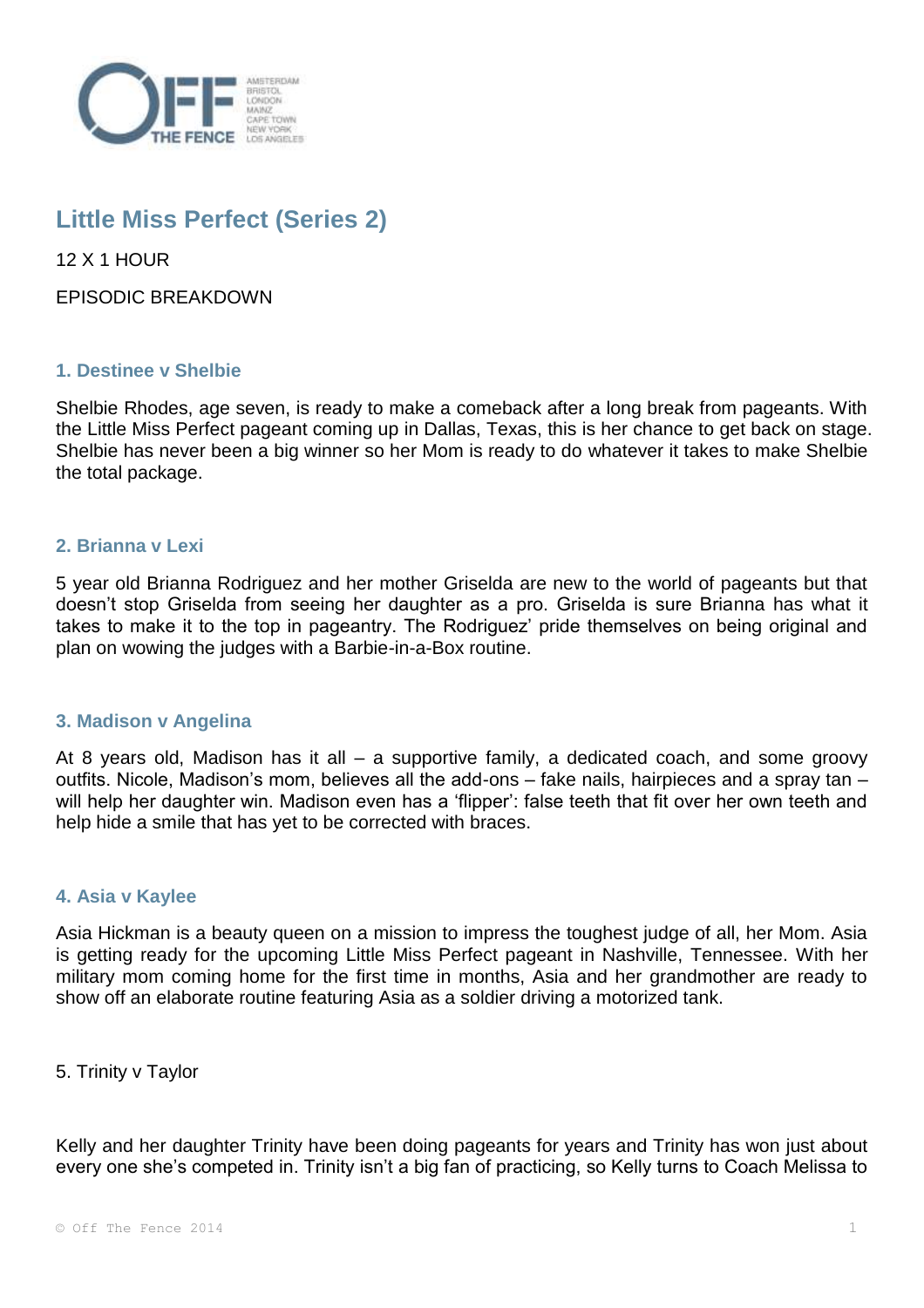help Trinity get ready. The biggest challenge will be to master her Wow Wear routine, a Las Vegas showgirl routine complete with back-up dancers.

#### **6. Mayce v Jacee**

Even though she's only 5, Mayce Hardin is an experienced pageant girl and the current Tiny Miss Alabama. Mayce's friend, Jacee will also be competing. She too has years of pageant experience and more trophies and banners than she knows what to do with! Will the friendship survive the competition?

#### **7. Kiki v Kiersten**

Kiki mom, Adrienne, are pageant professionals. Kiki wins most of her pageants, but unfortunately, in the Little Miss Perfect pageant, Kiki will have to compete in the interview category, her worst event. With the pageant only a few days away, Kiki's coach Carolyn drills her with practice questions but there's no way of knowing what will happen once she gets on stage.

#### **8. Patience v Jayne**

Patience is coached up until the moment she steps on to the stage. Her performance is always good but her mother is never sure if it's good enough. Jayne is incredibly excited about the pageant but right before she is to get on stage for the interview competition, she complains about a pain in her stomach.

#### **9. Maggie v Taylor v Madison**

Madison hasn't done a big glitz pageant in a while so will need more help to prepare. Mom Heather decides to bring in family friend Laura to coach Madison and teach her a brand new routine. Laura works hard to bring up Madison's confidence before the pageant and Heather just hopes her youngest daughter's sweet nature and personality shine onstage.

#### **10. Kyndal v Alyssa**

Katie has done all she can do to give her daughter Kyndal the tools she needs to do well, but pageant day isn't a smooth ride. She's nervous on stage and fussy about her outfit. Things aren't much smoother for Magdalena since Alyssa seems to be having mood swings, and they can't find the rope to abseil down the wall for Wow Wear.

### **11. Kayla v Aliyah**

Kayla is an accomplished dancer and the current Petite Miss American Clogger. But Little Miss Perfect is Kayla's first glitz pageant and her mom, Dawn, wants to make sure her daughter has all she needs. Dawn insists on doing everything herself – from making Kayla's beauty dress, to applying her makeup and styling her hair on the day of the pageant.